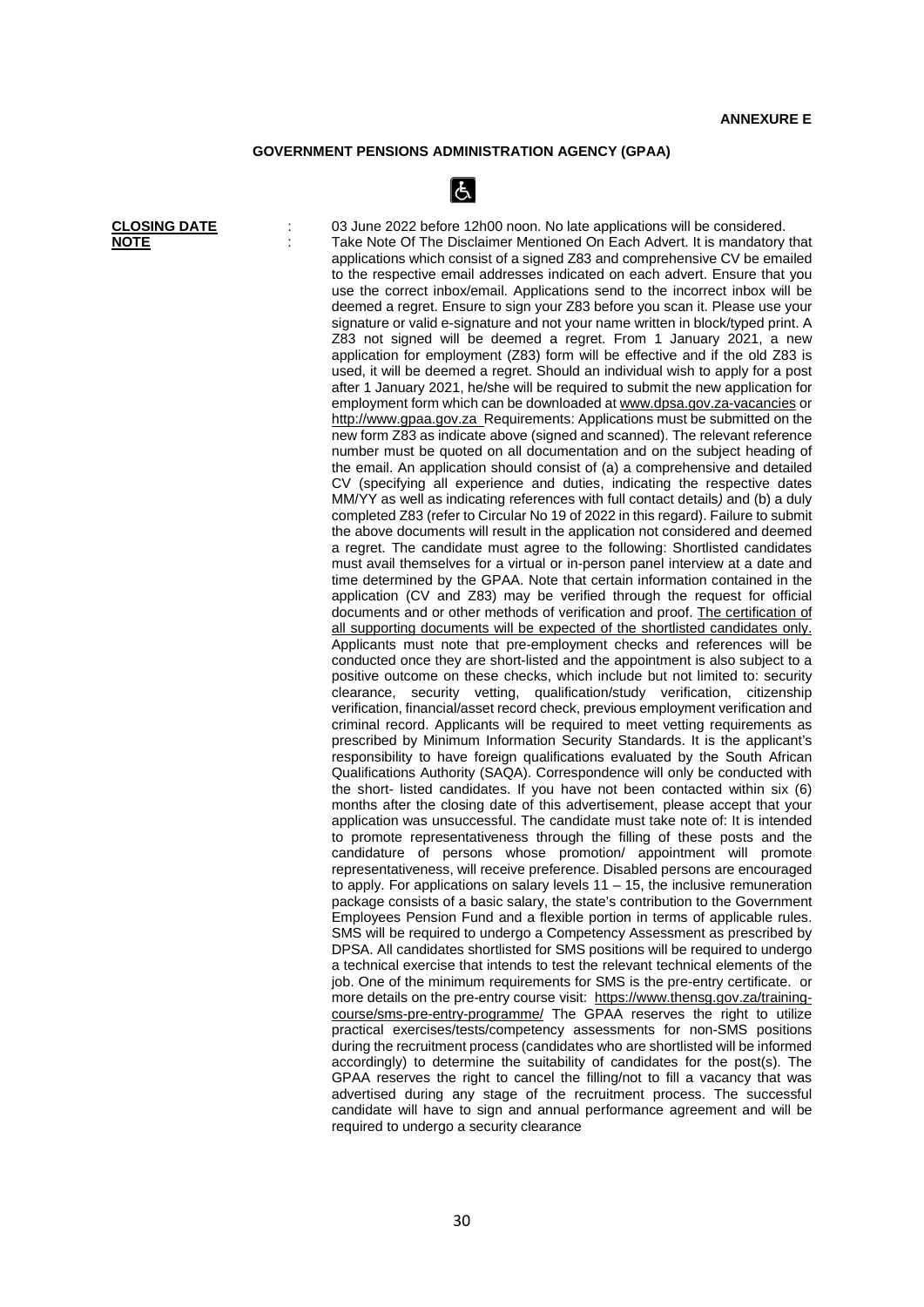| SALARY              |  |
|---------------------|--|
| <b>CENTRE</b>       |  |
| <b>REQUIREMENTS</b> |  |

## **OTHER POSTS**

## **POST 18/43** : **PROJECT MANAGER: PROJECT MANAGEMENT OFFICE REF NO: PM/PMO/2022/05-2PRA** (Permanent)

(Management Support)

**SALARY** : R744 255 per annum (Level 11), (all-inclusive package)

**CENTRE :** Pretoria Head Office : Recognized three-year Bachelor's Degree/National Diploma or equivalent three year qualification (at least 360 credits, NQF 6) in Project Management or related field. Six (6) year's appropriate proven experience in Project Management of which three (3) years was in a managerial role. Exposure and experience gained within ICT project management will receive preference.<br>Exposure to Business Analysis and Business Process Exposure to Business Analysis and Business Process Optimization/Management will serve as an advantage. Project Management certification will be an added advantage. Advanced knowledge of PMO and Public Service Legislative Framework. Advanced Knowledge of Business Analysis and Business Process Optimization/Management. Knowledge of Programme Administration and Management. Knowledge of Customer Service Principles. Knowledge of Law and Associated Mechanisms. Knowledge of Relevant Legal Requirements particularly BCEA and GPAA policies and procedures including Public Service Act. High level communication skills. Programme Management skills. Strategic decision making skills. Leadership skills. Team collaboration. Ability to delegate. Initiative. Emotional intelligence. Ethics and Integrity. Ability to see the Big Picture. Demonstrable commitment. Customer Service orientation. Structured approach. Computer literacy.

**DUTIES** : The successful incumbent will facilitate and manage project planning within GPAA, which includes the following but not limited to: Provide advisory capacity to management: Advise management on the appropriate application of relevant project requirements on any existing or new projects. Take full accountability for the project within the PMO space. Leverages detailed knowledge and understanding of projects including industry governance structures affecting GPAA. Demonstrate project management expertise through management of medium to large projects of varying complexity. Set context, assign, monitor work and drive GPAA projects. Develop project scope, define deliverables, obtain consensus and manage stakeholder expectations. Manage change requests and control scope through effective execution of plan. Effectively deploy physical, financial and human resources. Ensure project deliverable creation, review, approval and distribution. Resolve complex issues and conflicts; escalate appropriately as required. Ensure project outcomes are accepted; measure and analyse stakeholder perceptions; facilitate validation of business benefit assessment. Formally close project and release team resources. Manage discipline and absenteeism in accordance with organizational codes and procedures. Manage compliance with agreed Project budgets in consultation with the Senior Manager, ensuring that costs are contained. Compile reports and action project findings: Review project reports and prepare review notes. Record outstanding project issues in a closed out report. Ensure that outstanding project issues are resolved after closed out. Conduct quality assurance reviews across project teams to ensure that all work conducted is up to established project management standards. Formulate compliance reports' recommendations to management in order to raise the awareness of project risks and breakdowns in the internal control environment. Compile accurate, concise reports as requested meeting agreed deadlines. Provide governance oversight of project management ensuring it is within expressed risk tolerances aligned to strategic, business and financial objectives. Track all project activities against the plan, providing regular and accurate reports to stakeholders, as appropriate and manages stakeholder expectations. Stakeholder management and communication: Central access point to key project documents, presentations, and assessments. Develop and implement plans for use of collaborative team communication solutions. Serves as a central point of contact between GPAA and various internal and external stakeholders. Represent the GPAA within various PMO forums and participate in reviews and presentation to management. Work directly with key stakeholders to analyse requests and constructively provide feedback that meets requirements while leveraging communications core competencies. Understand the technical aspects of corporate stakeholder relations and best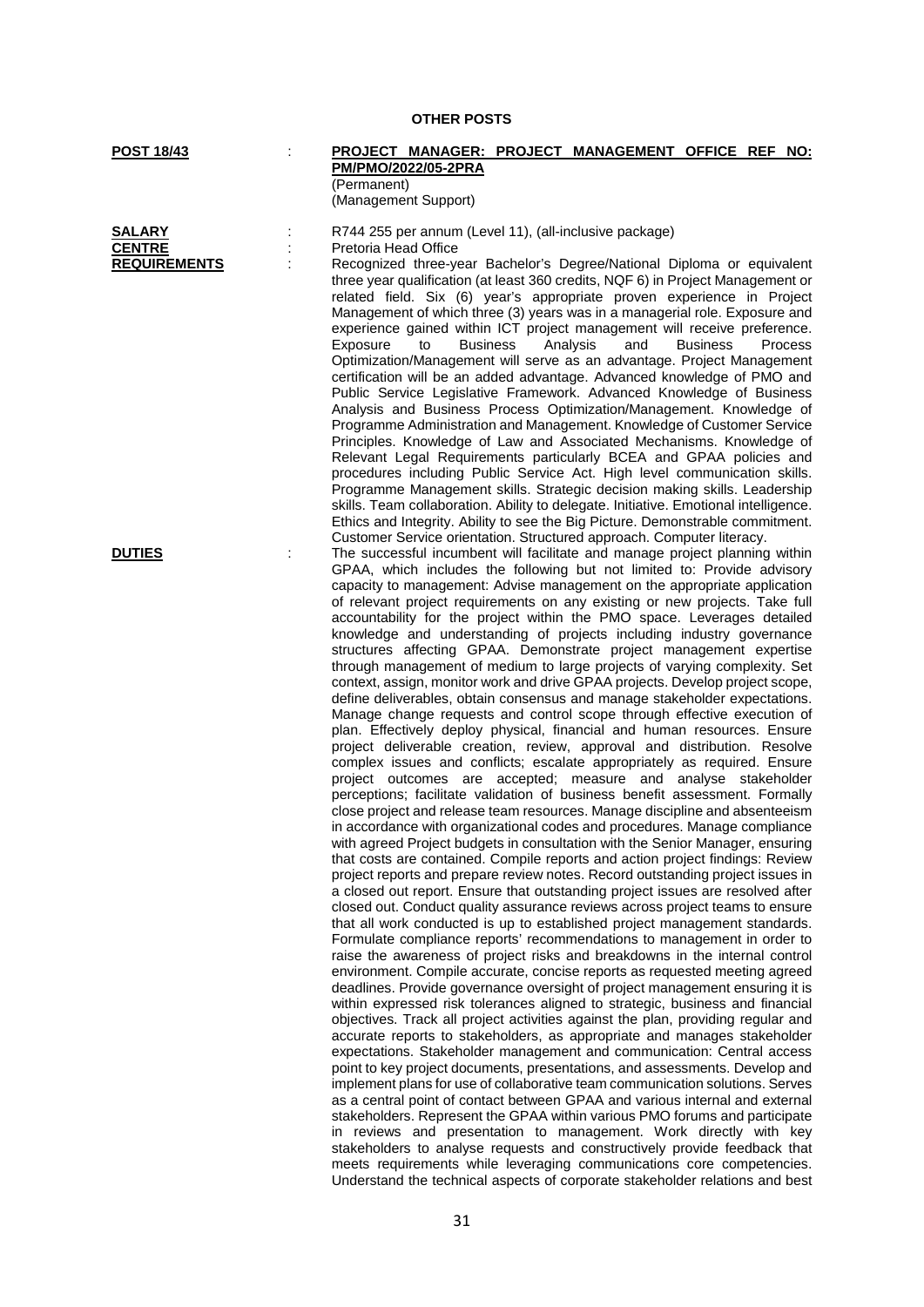|                                                       |   | practices. Report and identify areas that need guidance in order to resolve<br>moderately simple stakeholder relations issues. Act as the first point of contact,<br>for all stakeholder relations enquiries. Build and maintain key relationships with<br>stakeholders, to ensure establishment of a culture of engagement while<br>creating and adding value. Networking across the different government<br>departments with key stakeholders to stay abreast of latest stakeholder trends.<br>Provide input to the strategic management of the section: Compile<br>comprehensive operational plans, quarterly and annual reports. Keep abreast<br>with changes in relevant guidelines and other legislation, to make<br>recommendations where policies and procedures need to be amended.<br>Develop, enhance and implement policies, processes and procedures that are<br>relevant to the section and enhance service delivery. Collaborate with internal<br>and external stakeholders to implement new systems and processes, enabling<br>integration to other areas. Facilitate project management life cycle planning<br>and ensure GPAA maintains long-term development focus. Manage all<br>resources of the unit: Manage the performance of direct and indirect reports in<br>accordance with the GPAA performance management policy and procedure.<br>Identify training and development needs, implementing plans to address<br>requirements, as appropriate. Facilitate communication through appropriate<br>structures and systems. Participate in management forums within GPAA,<br>contributing expertise to enable sound decision making. Provide detailed,<br>accurate information for internal and external audit purposes and action audit<br>issues identified. Implement controls within the business unit, which minimize<br>potential risk to stakeholders. |
|-------------------------------------------------------|---|------------------------------------------------------------------------------------------------------------------------------------------------------------------------------------------------------------------------------------------------------------------------------------------------------------------------------------------------------------------------------------------------------------------------------------------------------------------------------------------------------------------------------------------------------------------------------------------------------------------------------------------------------------------------------------------------------------------------------------------------------------------------------------------------------------------------------------------------------------------------------------------------------------------------------------------------------------------------------------------------------------------------------------------------------------------------------------------------------------------------------------------------------------------------------------------------------------------------------------------------------------------------------------------------------------------------------------------------------------------------------------------------------------------------------------------------------------------------------------------------------------------------------------------------------------------------------------------------------------------------------------------------------------------------------------------------------------------------------------------------------------------------------------------------------------------------------------------------------------------------------------|
| <b>ENQUIRIES</b>                                      |   | Nthabiseng Mosimanyana on Tel No: 012 319 1324<br>Application Enquiries: URS Response Handling Tel No: 012 811 1900                                                                                                                                                                                                                                                                                                                                                                                                                                                                                                                                                                                                                                                                                                                                                                                                                                                                                                                                                                                                                                                                                                                                                                                                                                                                                                                                                                                                                                                                                                                                                                                                                                                                                                                                                                |
| <b>APPLICATIONS</b>                                   |   | #Disclaimer: It is mandatory to email your application (comprehensive CV and<br>new Z83 signed) to gpaa25@ursonline.co.za quoting the reference number in<br>the subject heading of the email                                                                                                                                                                                                                                                                                                                                                                                                                                                                                                                                                                                                                                                                                                                                                                                                                                                                                                                                                                                                                                                                                                                                                                                                                                                                                                                                                                                                                                                                                                                                                                                                                                                                                      |
| <b>NOTE</b>                                           | ÷ | Take note of the requirements regarding a new Z83 effective 1 January 2021<br>as per the DPSA regulations as well as all other requirements specified in the<br>footer. Take note of Circular 19 of 2022 regarding the practice note on the Z83<br>application and completion thereof. The certification of all supporting<br>documents will be expected of the shortlisted candidates only. Interviews may<br>be conducted via a virtual medium which will be discussed with each shortlisted<br>applicant. The applicant should have the necessary data and equipment for<br>this purpose. Correspondence will only be conducted with the short- listed<br>candidates. If you have not been contacted within six (6) months after the<br>closing date of this advertisement, please accept that your application was<br>unsuccessful. The purpose of the roles is to facilitate and manage project<br>planning within GPAA Various permanent Project Manager Positions are<br>currently available at the Government Pensions Administration Agency:<br>Management Support - Project Management Office based at Head Office<br>Pretoria.                                                                                                                                                                                                                                                                                                                                                                                                                                                                                                                                                                                                                                                                                                                                          |
| <b>POST 18/44</b>                                     |   | <b>SENIOR STATE ACCOUNTANT REF NO:SSA/PRO2.1/2022/05-1P</b><br>(Permanent)<br>(Programme 2.1: Financial Accounting)                                                                                                                                                                                                                                                                                                                                                                                                                                                                                                                                                                                                                                                                                                                                                                                                                                                                                                                                                                                                                                                                                                                                                                                                                                                                                                                                                                                                                                                                                                                                                                                                                                                                                                                                                                |
| <b>SALARY</b><br><b>CENTRE</b><br><b>REQUIREMENTS</b> | ÷ | R321 543 per annum (Level 08), (basic salary)<br>Pretoria Head Office<br>An appropriate three year National Diploma/ Degree in Financial Management<br>or Financial Accounting (at least 360 credits) coupled with 3 years' relevant<br>experience in Financial Management Accounting of which one (1) year should<br>be in a supervisory role/level. Proficient computer literacy in Microsoft Office<br>especially Excel. Working knowledge of BAS will serve as an advantage.<br>Knowledge of International Financial Reporting Standards. Knowledge of<br>Regulatory reporting requirements for Retirement Funds in SA. Knowledge of<br>Pension Fund environment. Knowledge of Financial Accounting. Knowledge of<br>Risk Management. Analytical skills. Communication and interpersonal skills.<br>Problem solving skills. Ability to work in a team and independently. Time<br>management skills. Honesty and integrity. Hard working. Attention to detail.<br>Openness to change.                                                                                                                                                                                                                                                                                                                                                                                                                                                                                                                                                                                                                                                                                                                                                                                                                                                                                           |
| <b>DUTIES</b>                                         |   | The aim of the position is to coordinate, review and undertake the<br>implementation of financial accounting systems and procedures for the<br>National Treasury Funds. The successful incumbent will be responsible for a                                                                                                                                                                                                                                                                                                                                                                                                                                                                                                                                                                                                                                                                                                                                                                                                                                                                                                                                                                                                                                                                                                                                                                                                                                                                                                                                                                                                                                                                                                                                                                                                                                                         |

wide variety of tasks, which include the following but not limited to: Ensure